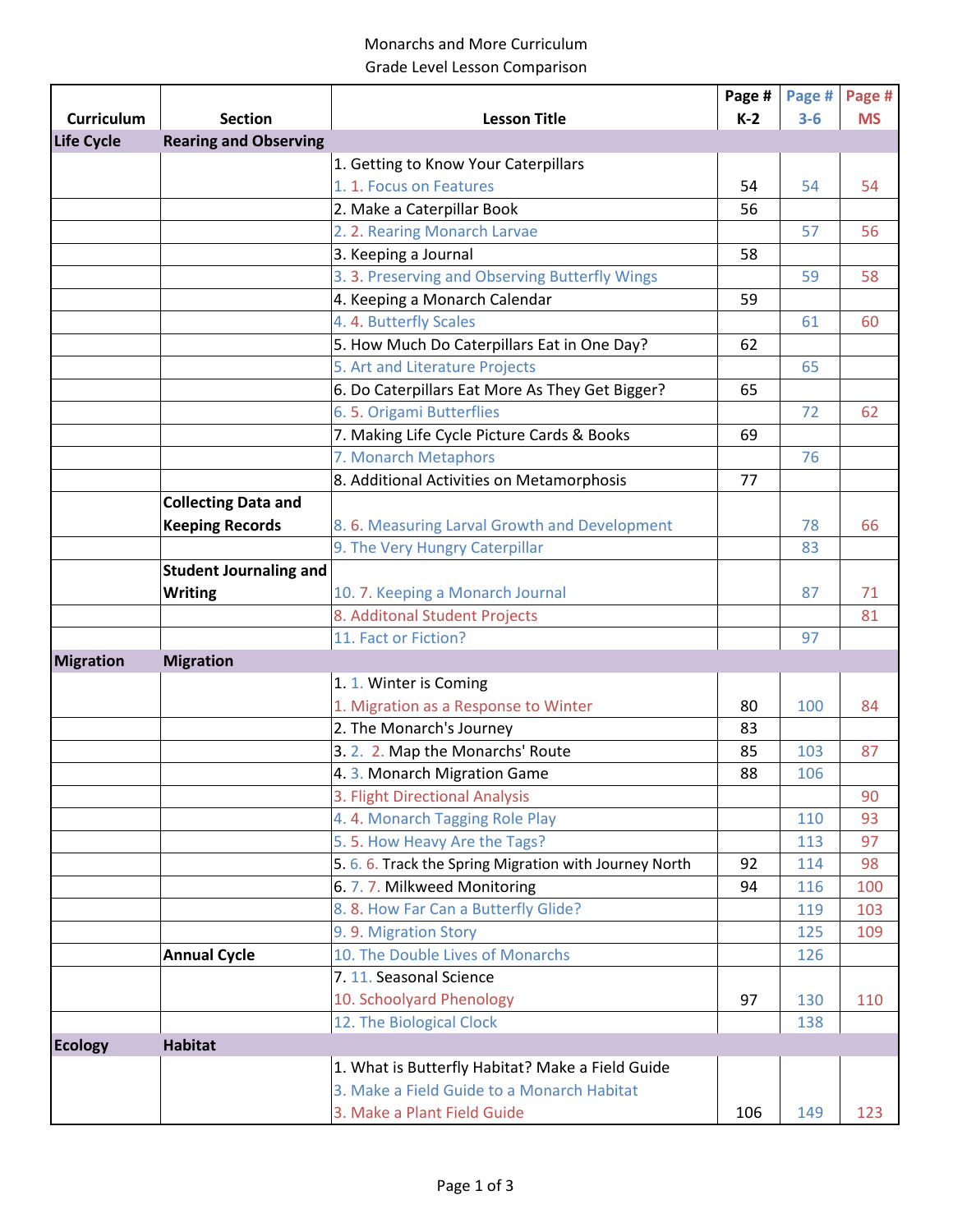## Monarchs and More Curriculum Grade Level Lesson Comparison

| 1. What Is Habitat?<br>1. Butterfly Habitat<br>143<br>117<br>2. What is a Butterfly Habitat? Make a Wall Mural<br>109<br>2. 2. Interspecific Interactions<br>147<br>121<br>3.4. Who Ate My Food?<br>4. Make a Butterfly and Moth Field Guide<br>111<br>126<br>152<br>4.5. Pollinators and Flowers<br>5. Pollinator Syndromes<br>127<br>113<br>154<br><b>Population Growth</b><br>6.6. How Many Grandchildren?<br>133<br>159<br>5. 7. 7. Why Isn't the World Overrun with Monarchs?<br>118<br>135<br>161<br>8. Mortality in Classroom and Wild Monarch Larvae<br>8. Rates and Causes of Mortality in Monarch Larvae<br>137<br>163<br>9.9. Monarch Mishaps: A Game of Survival<br>141<br>167<br><b>Defenses</b><br>6. 10. 10. How Living Things Protect Themselves<br>120<br>149<br>175<br>7. 11. 11. Plant Defenses<br>122<br>176<br>150<br>8. 12. 12. Hide a Butterfly<br>152<br>124<br>178<br>13. 13. Toothpick Prey<br>155<br>181<br>9. 14. 14. Warning Coloration<br>157<br>127<br>183<br>10. 15. 15. Startle Coloration<br>128<br>184<br>158 |
|--------------------------------------------------------------------------------------------------------------------------------------------------------------------------------------------------------------------------------------------------------------------------------------------------------------------------------------------------------------------------------------------------------------------------------------------------------------------------------------------------------------------------------------------------------------------------------------------------------------------------------------------------------------------------------------------------------------------------------------------------------------------------------------------------------------------------------------------------------------------------------------------------------------------------------------------------------------------------------------------------------------------------------------------------|
|                                                                                                                                                                                                                                                                                                                                                                                                                                                                                                                                                                                                                                                                                                                                                                                                                                                                                                                                                                                                                                                  |
|                                                                                                                                                                                                                                                                                                                                                                                                                                                                                                                                                                                                                                                                                                                                                                                                                                                                                                                                                                                                                                                  |
|                                                                                                                                                                                                                                                                                                                                                                                                                                                                                                                                                                                                                                                                                                                                                                                                                                                                                                                                                                                                                                                  |
|                                                                                                                                                                                                                                                                                                                                                                                                                                                                                                                                                                                                                                                                                                                                                                                                                                                                                                                                                                                                                                                  |
|                                                                                                                                                                                                                                                                                                                                                                                                                                                                                                                                                                                                                                                                                                                                                                                                                                                                                                                                                                                                                                                  |
|                                                                                                                                                                                                                                                                                                                                                                                                                                                                                                                                                                                                                                                                                                                                                                                                                                                                                                                                                                                                                                                  |
|                                                                                                                                                                                                                                                                                                                                                                                                                                                                                                                                                                                                                                                                                                                                                                                                                                                                                                                                                                                                                                                  |
|                                                                                                                                                                                                                                                                                                                                                                                                                                                                                                                                                                                                                                                                                                                                                                                                                                                                                                                                                                                                                                                  |
|                                                                                                                                                                                                                                                                                                                                                                                                                                                                                                                                                                                                                                                                                                                                                                                                                                                                                                                                                                                                                                                  |
|                                                                                                                                                                                                                                                                                                                                                                                                                                                                                                                                                                                                                                                                                                                                                                                                                                                                                                                                                                                                                                                  |
|                                                                                                                                                                                                                                                                                                                                                                                                                                                                                                                                                                                                                                                                                                                                                                                                                                                                                                                                                                                                                                                  |
|                                                                                                                                                                                                                                                                                                                                                                                                                                                                                                                                                                                                                                                                                                                                                                                                                                                                                                                                                                                                                                                  |
|                                                                                                                                                                                                                                                                                                                                                                                                                                                                                                                                                                                                                                                                                                                                                                                                                                                                                                                                                                                                                                                  |
|                                                                                                                                                                                                                                                                                                                                                                                                                                                                                                                                                                                                                                                                                                                                                                                                                                                                                                                                                                                                                                                  |
|                                                                                                                                                                                                                                                                                                                                                                                                                                                                                                                                                                                                                                                                                                                                                                                                                                                                                                                                                                                                                                                  |
|                                                                                                                                                                                                                                                                                                                                                                                                                                                                                                                                                                                                                                                                                                                                                                                                                                                                                                                                                                                                                                                  |
|                                                                                                                                                                                                                                                                                                                                                                                                                                                                                                                                                                                                                                                                                                                                                                                                                                                                                                                                                                                                                                                  |
|                                                                                                                                                                                                                                                                                                                                                                                                                                                                                                                                                                                                                                                                                                                                                                                                                                                                                                                                                                                                                                                  |
| 11. 16. 16. Mimicry<br>130<br>160<br>186                                                                                                                                                                                                                                                                                                                                                                                                                                                                                                                                                                                                                                                                                                                                                                                                                                                                                                                                                                                                         |
| 12. 17. 17. Monarch Protection<br>132<br>163<br>189                                                                                                                                                                                                                                                                                                                                                                                                                                                                                                                                                                                                                                                                                                                                                                                                                                                                                                                                                                                              |
| 13. Bug safari<br>136                                                                                                                                                                                                                                                                                                                                                                                                                                                                                                                                                                                                                                                                                                                                                                                                                                                                                                                                                                                                                            |
| <b>Biodiversity</b><br>18. Measuring Species Diversity<br>167                                                                                                                                                                                                                                                                                                                                                                                                                                                                                                                                                                                                                                                                                                                                                                                                                                                                                                                                                                                    |
| 14. 18. 21. Disease Tag, Plant Diversity and Disease<br>138<br>193<br>180                                                                                                                                                                                                                                                                                                                                                                                                                                                                                                                                                                                                                                                                                                                                                                                                                                                                                                                                                                        |
| 15. 19. 19. Arthropod Population Sampling<br>170<br>145<br>200                                                                                                                                                                                                                                                                                                                                                                                                                                                                                                                                                                                                                                                                                                                                                                                                                                                                                                                                                                                   |
| 20. Species Area Curve and Plant Diversity<br>175                                                                                                                                                                                                                                                                                                                                                                                                                                                                                                                                                                                                                                                                                                                                                                                                                                                                                                                                                                                                |
| <b>Classifying Organisms</b><br><b>Systemics</b>                                                                                                                                                                                                                                                                                                                                                                                                                                                                                                                                                                                                                                                                                                                                                                                                                                                                                                                                                                                                 |
| 1. 1. 1. Classifying Shoes<br>206<br>149<br>188                                                                                                                                                                                                                                                                                                                                                                                                                                                                                                                                                                                                                                                                                                                                                                                                                                                                                                                                                                                                  |
| 2. 2. Keying Out Kids<br>150<br>207                                                                                                                                                                                                                                                                                                                                                                                                                                                                                                                                                                                                                                                                                                                                                                                                                                                                                                                                                                                                              |
| 3. 3. Sorting Animals                                                                                                                                                                                                                                                                                                                                                                                                                                                                                                                                                                                                                                                                                                                                                                                                                                                                                                                                                                                                                            |
| 2. More Than Mammals<br>187<br>154<br>211                                                                                                                                                                                                                                                                                                                                                                                                                                                                                                                                                                                                                                                                                                                                                                                                                                                                                                                                                                                                        |
| 4. 3. An Introduction to Classification<br>194<br>215                                                                                                                                                                                                                                                                                                                                                                                                                                                                                                                                                                                                                                                                                                                                                                                                                                                                                                                                                                                            |
| 5. 4. Scientific Names<br>219<br>198                                                                                                                                                                                                                                                                                                                                                                                                                                                                                                                                                                                                                                                                                                                                                                                                                                                                                                                                                                                                             |
| 6. 8. Additional Projects on Systemics<br>223<br>219                                                                                                                                                                                                                                                                                                                                                                                                                                                                                                                                                                                                                                                                                                                                                                                                                                                                                                                                                                                             |
| 4. Is It An Insect?<br><b>Arthropod Diversity</b><br>158                                                                                                                                                                                                                                                                                                                                                                                                                                                                                                                                                                                                                                                                                                                                                                                                                                                                                                                                                                                         |
| 7. 7. Arthropod Adventure (A Scavenger Hunt)<br>225<br>216                                                                                                                                                                                                                                                                                                                                                                                                                                                                                                                                                                                                                                                                                                                                                                                                                                                                                                                                                                                       |
| 5. 8. A Bug's Life: Insect Metamorphosis<br>228<br>160                                                                                                                                                                                                                                                                                                                                                                                                                                                                                                                                                                                                                                                                                                                                                                                                                                                                                                                                                                                           |
| 6. Insect Life Cycles Puppet Show<br>163                                                                                                                                                                                                                                                                                                                                                                                                                                                                                                                                                                                                                                                                                                                                                                                                                                                                                                                                                                                                         |
| 7. Ordering Insects Around                                                                                                                                                                                                                                                                                                                                                                                                                                                                                                                                                                                                                                                                                                                                                                                                                                                                                                                                                                                                                       |
| 9.5. Order in the Kingdom, Research in Insect Orders<br>202<br>168<br>231                                                                                                                                                                                                                                                                                                                                                                                                                                                                                                                                                                                                                                                                                                                                                                                                                                                                                                                                                                        |
| 8. Moths vs. Butterflies                                                                                                                                                                                                                                                                                                                                                                                                                                                                                                                                                                                                                                                                                                                                                                                                                                                                                                                                                                                                                         |
| 10.6. Comparing Butterflies and Moths<br>177<br>242<br>213                                                                                                                                                                                                                                                                                                                                                                                                                                                                                                                                                                                                                                                                                                                                                                                                                                                                                                                                                                                       |
| <b>Experiments</b>                                                                                                                                                                                                                                                                                                                                                                                                                                                                                                                                                                                                                                                                                                                                                                                                                                                                                                                                                                                                                               |
| with Insects<br><b>The Process of Inquiry</b>                                                                                                                                                                                                                                                                                                                                                                                                                                                                                                                                                                                                                                                                                                                                                                                                                                                                                                                                                                                                    |
| 1.1.1. The Man Who Loved Insects<br>181<br>246<br>222                                                                                                                                                                                                                                                                                                                                                                                                                                                                                                                                                                                                                                                                                                                                                                                                                                                                                                                                                                                            |
| 2. 2. Coming Up with a Question<br>250<br>226                                                                                                                                                                                                                                                                                                                                                                                                                                                                                                                                                                                                                                                                                                                                                                                                                                                                                                                                                                                                    |